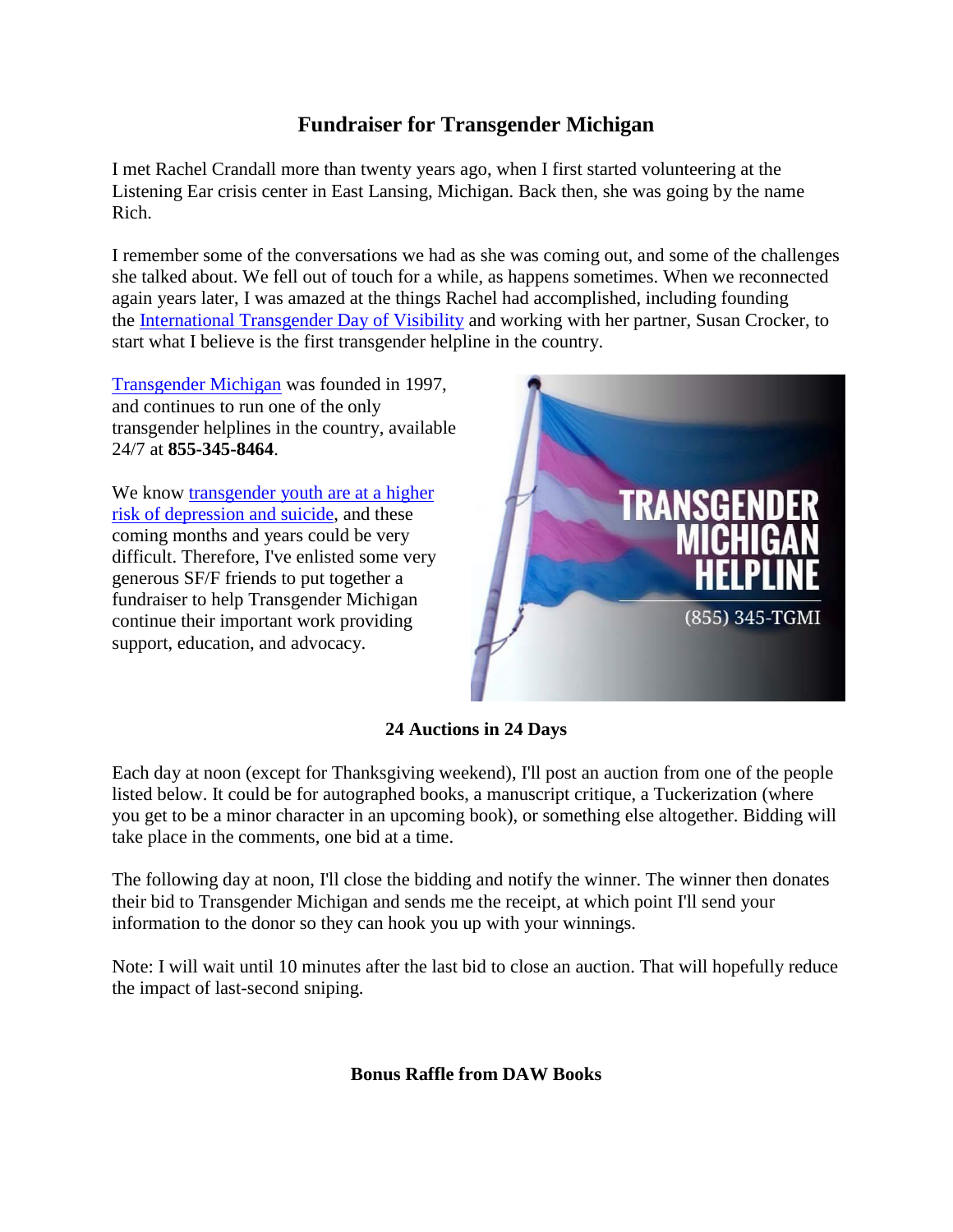That's right, there's more! My publisher, [DAW Books,](http://www.penguin.com/meet/publishers/daw/) has agreed to give away:

**6 Tad Williams Bundles**: each bundle includes one copy of *Otherland: City of Golden Shadow* (hardcover first edition, first printing) plus 1 Advance Review Copy of *The Heart of What Was Lost*.

**6 DAW December Release Bundles:** each bundle includes one copy of all DAW December titles: *Dreamweaver*, *Tempest*, *Alien Nation*, and *Jerusalem Fire*, plus a bonus ARC (dependent on stock).

Have I mentioned before how amazing my publisher is?

How can you win one of these awesome bundles? That's easy. **You simply [donate \\$5 to](http://www.transgendermichigan.org/contribution.html)  [Transgender Michigan](http://www.transgendermichigan.org/contribution.html) and email me a copy of the receipt, with the subject line "DAW Raffle Entry."**

Each week, I'll pick at least one donor to win their choice of either a Tad Williams or a December Release bundle from DAW. (Which means the earlier you enter, the better your chances of winning!)

You can donate more than \$5 if you want more than one entry. For example, donating \$20 would get you four entries. However, you can only win a maximum of one of each bundle.

This is separate from the individual auctions. Winning an auction does not count as a raffle entry.

## **Our Donors**

Here are the donors for the fundraiser.

- [Chuck Wendig](http://www.terribleminds.com/)
- [Alyx Dellamonica](http://alyxdellamonica.com/)
- [Sherwood Smith](http://www.sherwoodsmith.net/)
- [Naomi Kritzer](https://naomikritzer.com/)
- [Stephen Leigh](http://www.farrellworlds.com/)
- [Leah Cutter](http://www.leahcutter.com/)
- $\bullet$  [Jim C. Hines](http://www.jimchines.com/)
- [Nicole Kornher-Stace](http://nicolekornherstace.com/)
- [Jenna Black](http://www.jennablack.com/)
- [Tricia Sullivan](https://triciasullivan.com/)
- [Stephanie Burgis](http://www.stephanieburgis.com/)
- [Dawn Metcalf](http://www.dawnmetcalf.com/)
- [John Scalzi](https://www.scalzi.com/)
- [Steven Gould](http://eatourbrains.com/steve/)
- [Laura J. Mixon](http://laurajmixon.com/)